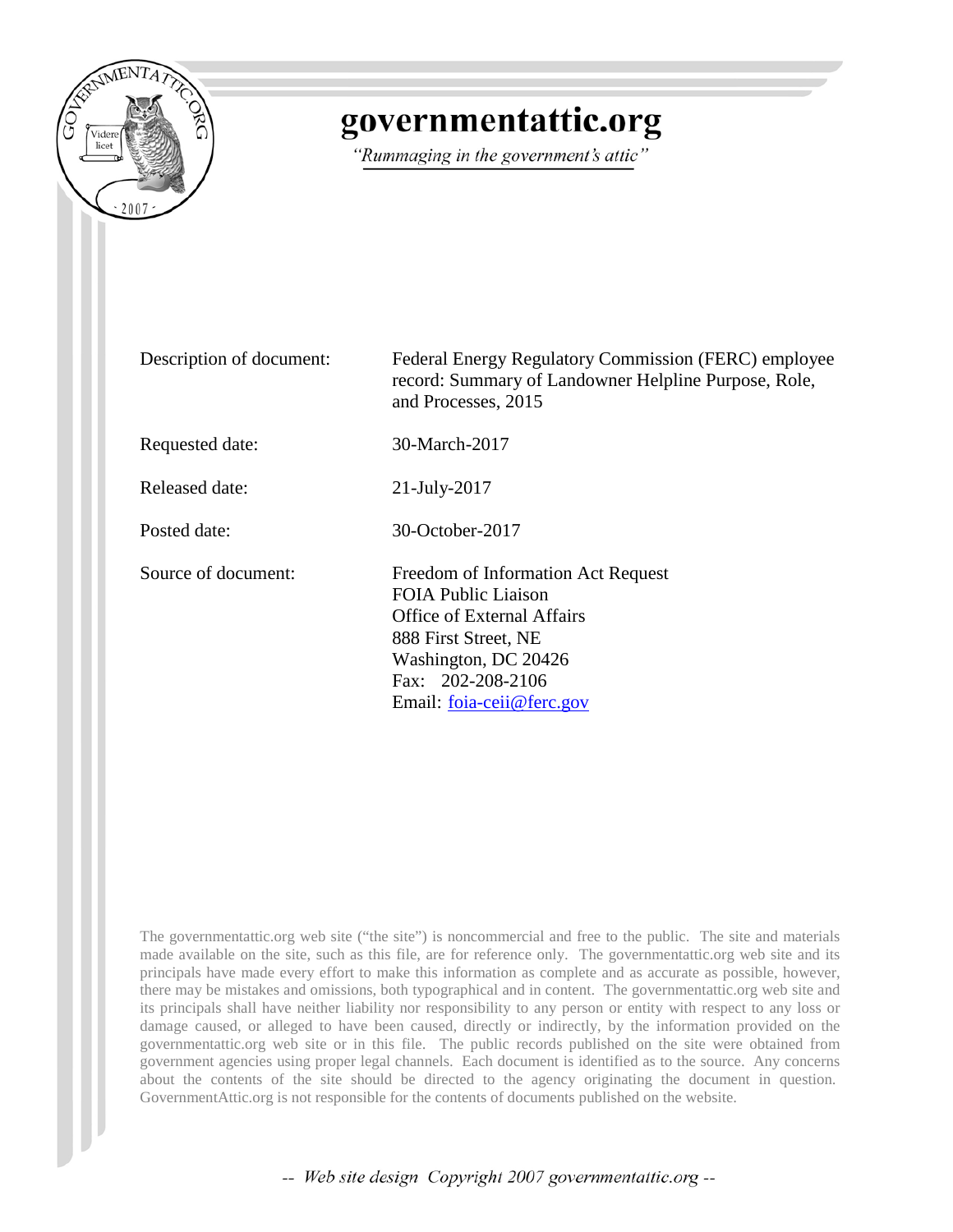### FEDERAL ENERGY REGULATORY COMMISSION WASHINGTON, D.C. 20426

# **JUL 2 1 2017**

### Re: FOIANo.FY17-76, Determination Letter

### **VIA EMAIL AND REGULAR MAIL**

On March 30, 2017, you filed a request for information pursuant to the Freedom of Information Act (FOIA), 5 U.S.C. § 552(a) *as amended by* the FOIA Improvement Act of 2016, Pub. L. No. 114-185, 130 Stat. 538 (2016), and the Federal Energy Regulatory Commission's (Commission) FOIA regulations, specifically 18 C.F.R. § 388.108 (2017). Specifically, you requested a copy of the employee handbook or manual or guide used by employees for providing service on the FERC Landowner Helpline.

A search of the Commission non-public files identified four internal staff documents that may be responsive to your request:

- 1. Summary of Landowner Helpline Purpose, Role, and Processes (Updated 2/10/2015) (Summary);
- 2. Knowledge Management [Document] Intake Function for Landowner Helpline;
- 3. Office of Administrative Law Judges and Dispute Resolution Standard Operating Procedures for the Landowner Helpline; and
- 4. Draft Summary of Landowner Helpline Purpose, Role, and Processes.

Item  $1<sup>1</sup>$  is being released in part. The names of lower-level agency staff have been redacted pursuant to FOIA Exemption 6, which protects files the disclosure of which would constitute a clearly unwarranted invasion of privacy.<sup>2</sup>

Items 2 - 4 will be withheld pursuant to FOIA Exemption 5, which protects from disclosure "inter-agency or intra-agency memorandums or letters which would not be

<sup>&</sup>lt;sup>1</sup> Note that the Summary is two years old. Many of the processes listed are no longer in place, and are being updated through Item No. 4.

 $25$  U.S.C.  $\S$  552(b)(6).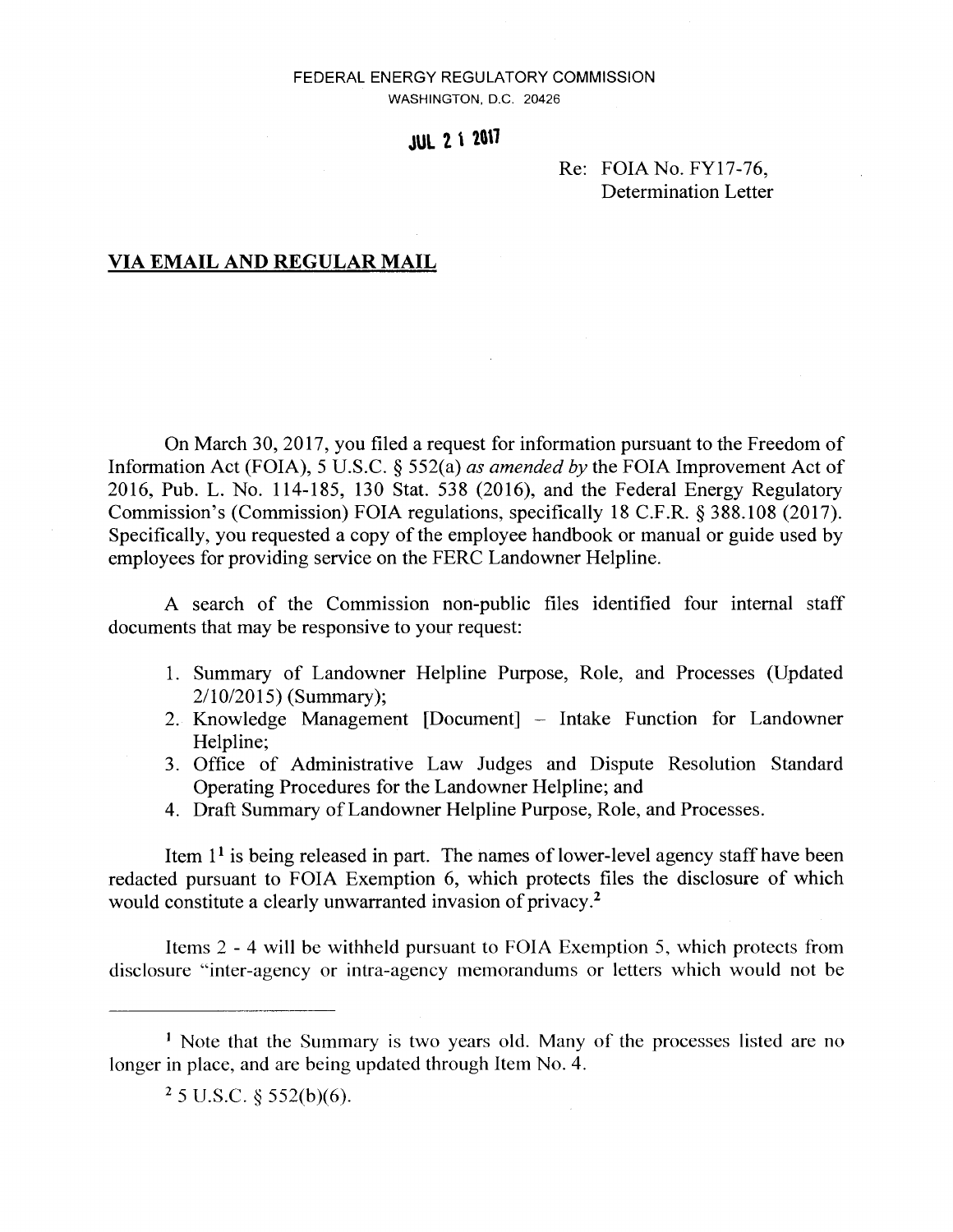available by law to a party other than an agency in litigation with the agency."3 FOIA Exemption 5 incorporates various privileges, including the deliberative process privilege, which is at issue here. Courts have consistently held that three policy purposes constitute the basis for the FOIA Exemption 5 deliberative process privilege: (1) to encourage open, frank discussions on matters of proposed policy between subordinates and superiors; (2) to protect against premature disclosure of proposed policies before they are finally adopted; and (3) to protect against public confusion that might result from disclosure of reasons and rationales that were not in fact ultimately the grounds for an agency's action. *See Russell v. Dep't of the Air Force,* 682 F.2d 1045, 1048 (D.C. Cir. 1982); *see also EPA v. Mink,* 410 U.S. 73, 87 (1972) (recognizing that "[i]t would be impossible to have any frank discussions of legal or policy matters in writing if all such writings were to be subjected to public scrutiny.").

Items  $2 - 4$  are draft policies that are in the process of being edited. None of the documents have been issued to staff, and they are pre-decisional in nature. Such information fits squarely within the definition of FOIA Exemption 5. Not only would release risk chilling future staff discussion, it could cause public confusion by disclosing deliberations that ultimately do not form part of the official policy.

Furthermore, any factual portions of the documents are so inextricably intertwined with the deliberative matter that disclosure would reveal the pre-decisional deliberations. *See In re Sealed Case,* 121 F.3d 729, 737 (D.C. Cir. 1997); *Mead Data Central, Inc. v. United States Dep 't of the Air Force,* 566 F.2d 242, 256 (D.C. Cir. 1977) (recognizing that FOIA Exemption 5 protects all communications including purely factual material that would expose to public view an agency's decision-making process). For these reasons, Items  $2 - 4$  must be withheld in their entirety.

As provided by the FOIA and 18 C.F.R.  $\S 388.110(a)(1)$  of the Commission's regulations, any appeal from this determination must be filed within 90 days of the date of this letter. The appeal must be in writing, addressed to David L. Morenoff, General Counsel, Federal Energy Regulatory Commission, 888 First Street, NE, Washington, D.C., 20426, and clearly marked "Freedom of Information Act Appeal." Please include a copy to Charles A. Beamon, Associate General Counsel, General and Administrative Law, at the same address.

You have the right to seek dispute resolution services from the FOIA Public Liaison of the agency or the Office of Government Information Services (OGIS). Using OGIS services does not affect your right to pursue your appeal. You may contact OGIS by mail at Office of Government Information Services, National Archives and Records

 $3$  5 U.S.C. § 552(b)(5).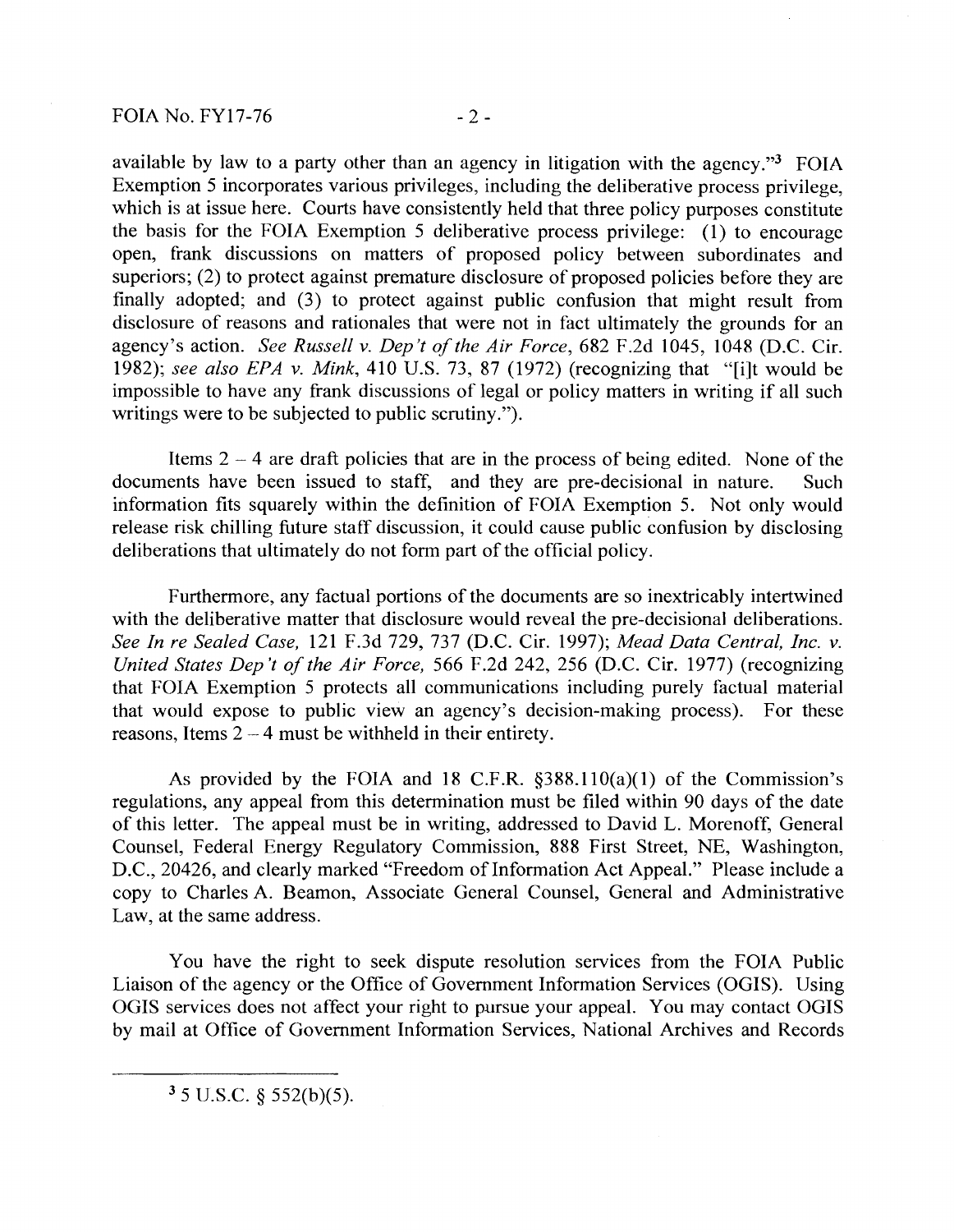FOIA No. FY17-76 - 3 -

Administration, Room 2510, 8601 Adelphi Road, College Park, MD 20740-6001; email at ogis@nara.gov; telephone at (301) 837-1996; facsimile at (301) 837-0348; or toll-free at 1 (877) 684-6448.

Sincerely,  $a\sigma$  $\ell$ *-C*  $^{\circ}$ 

Leonard Tao Director Office of External Affairs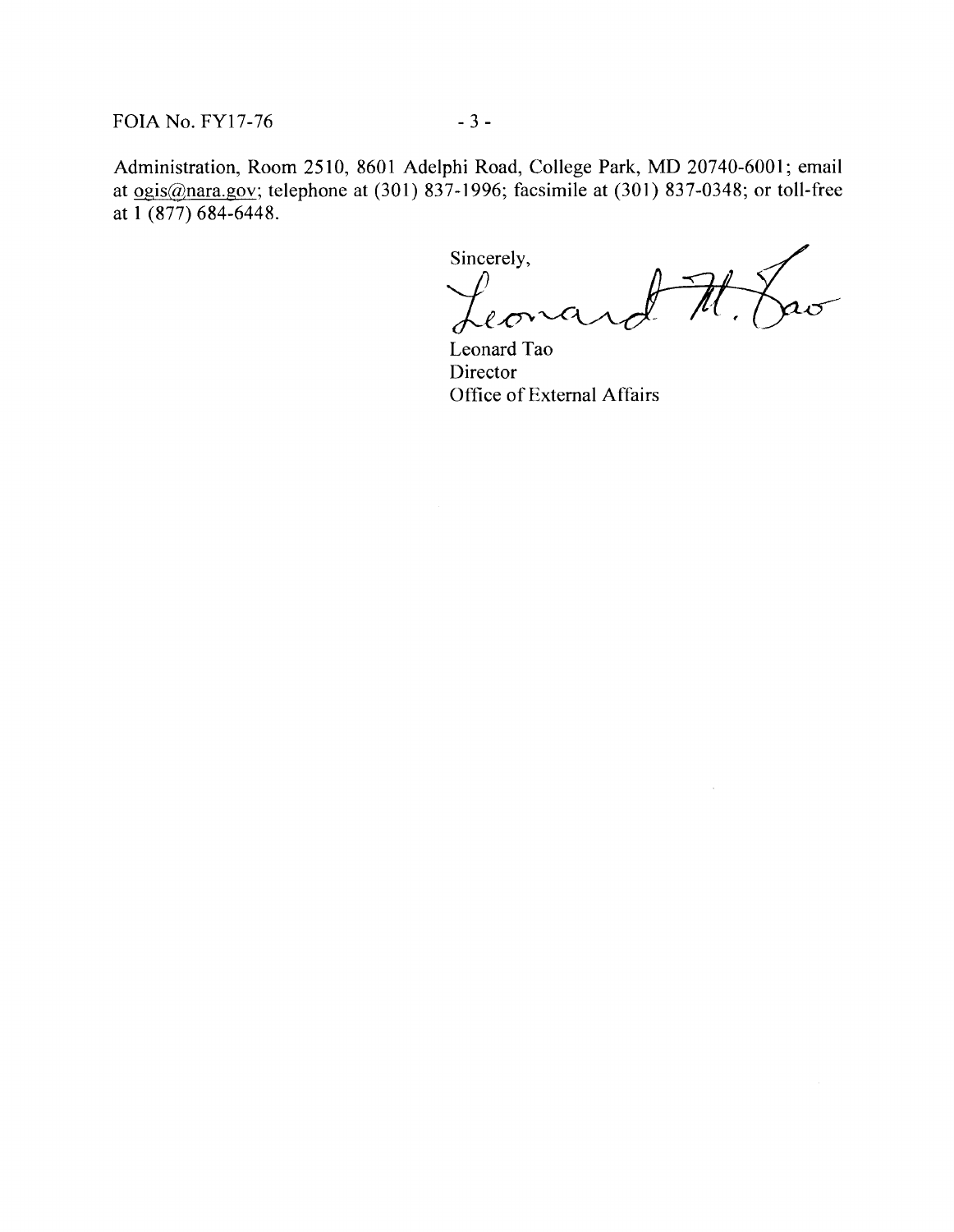Prepared by Created 1/20/2015 Updated 1/21-22/2015, l/26-28/2015 Updated 2/10/2015

### Summary of Landowner Helpline Purpose, Role. and Processes

- d. We do not have a stake in the outcome of the issues in dispute.
- e. Often, we are the first people callers will have spoken to outside of the company. Callers may be surprised that we are real people (not an automated machine) who picks up the phone and can help them.
- f. It is important to listen to the callers concerns, without judgment or evaluation, and let them explain their perspective. If we contact the company, we do the same with a company representative.
- g. By working with a neutral third-party, parties to a dispute are empowered to craft their own solution to their conflict. ADR is voluntary and the parties retain control over the process. The underlying principle of ADR is that parties forfeit no rights and lose no legal alternative otherwise available to them if they use ADR to resolve a dispute.

#### IV. How landowners learn about the Landowner Helpline: **(subject to change)**

- a. Potentially affected landowners receive informational mailings that include the Commission's Landowner Helpline phone number for inquiries and disputes.
- b. On ferc.gov home page under "Need Assistance."

|  |  |  | c. On ferc.gov under "Legal Resources." http://www.ferc.gov/legal/adr.asp. |
|--|--|--|----------------------------------------------------------------------------|
|  |  |  |                                                                            |

ESPACIFICATION Technical Conferences FERC Videos **Tree Trimming & Vegetation Management:** To submit related issues/questions please use our Qnline Form

FERC's Alternative Dispute Resolution Helpline: Toll Free: 1-844-238-1560 | Email: ferc.adr@ferc.gov

| Landowner Helpline: Toll Free: 1-877-337-2237   Email: LandownerHelp@ferc.gov                                                                                                                                                                                                                                                                                                                                                                               |                  | 一部                                                                                                       |
|-------------------------------------------------------------------------------------------------------------------------------------------------------------------------------------------------------------------------------------------------------------------------------------------------------------------------------------------------------------------------------------------------------------------------------------------------------------|------------------|----------------------------------------------------------------------------------------------------------|
| Legal Resources 22 Allermative Disante Resolution                                                                                                                                                                                                                                                                                                                                                                                                           |                  | <b>CONTACT AND RESIDENCE</b><br>د کتاب                                                                   |
| <b>Alternative Dispute Resolution</b><br>Overview                                                                                                                                                                                                                                                                                                                                                                                                           | TEXT \$126 S M L | <b>ADR Helpline</b><br>Toll-free: 1-844-238-1560<br>FAX: 202-219-2730<br>Email: ferc. adr@ferc.cov       |
| When parties are involved in a conflict, they may initially attempt to resolve the matter themselves. If they<br>are unable to do so, the traditional dispute resolution process is to engage in litigation. Thus, they turn the<br>problem over to a judge to decide who is right, who is wrong (i.e., who has the better position). However,<br>alternative dispute resolution (ADR) offers a variety of methods to resolve the matter though settlement. |                  | Landowner Helpline<br>Toll-free: 1-877-337-2237<br>Fax: 200-219-2730<br>Email:<br>landownerHelp@ferc.cov |

- V. How we receive Landowner Helpline calls:
	- a. Calls come in through the \*665 l phone line. Callers dial I ·877-FERC-ADR (I -877- 337-2237). Individuals also email the  $L$ andownerHelp@ferc.gov for questions.
	- b. The Office of Enforcement (OE) Hotline transfers calls to \*6651 if callers indicate they are a landowner. Often, these calls relate to non-jurisdictional matters such as electric/gas bills. Refer these callers to their State Public Service Commission.
	- c. Landowners also share the Helpline contact information with their neighbors who have contacted us in the past.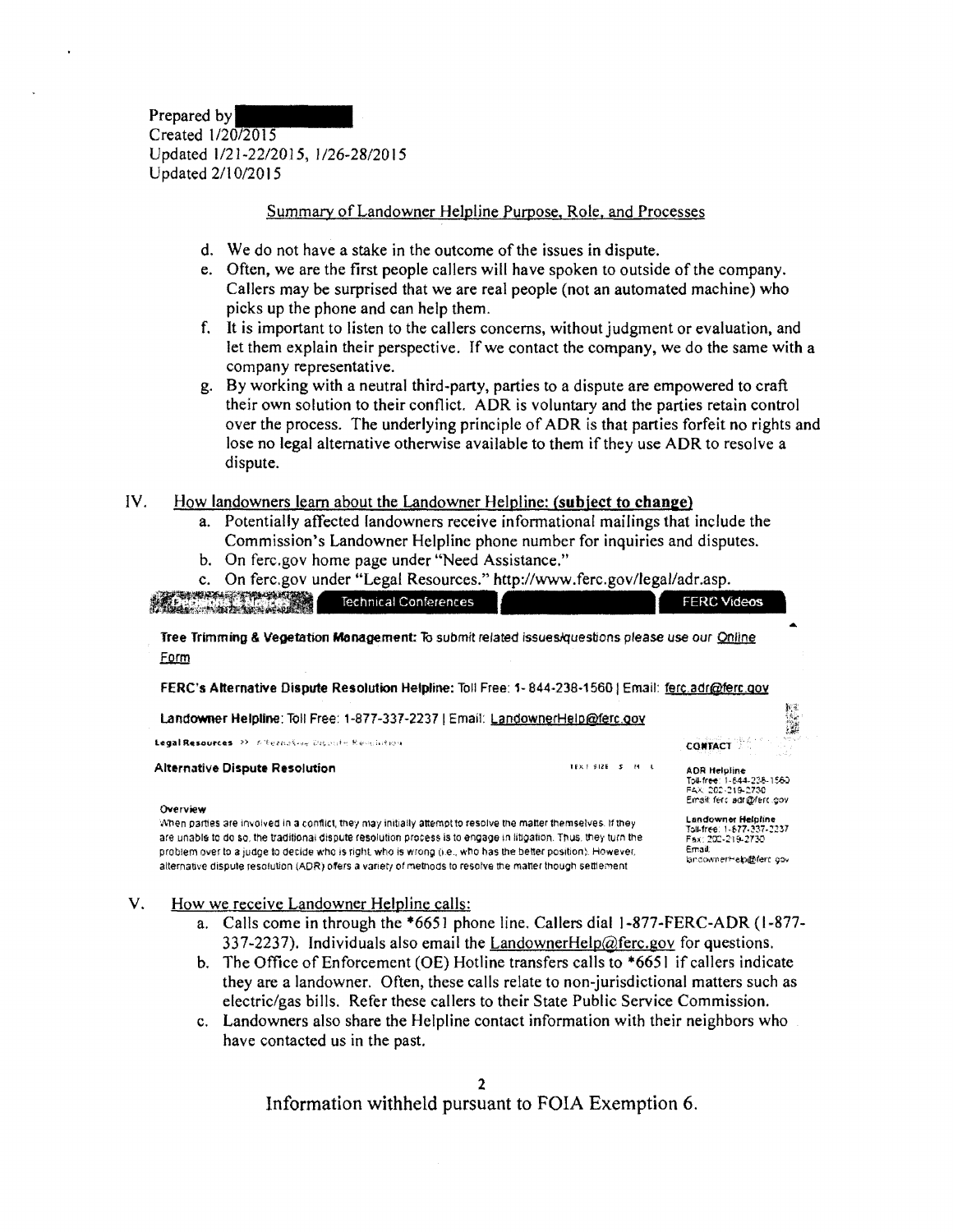Prepared by Created 1/20/2015 Updated 1/21-22/2015, l/26-28/2015 Updated 2/10/2015

### Summary of Landowner Helpline Purpose, Role, and Processes

- d. We return missed calls when callers leave voice messages. Unless the phone number is known number to us (e.g. related to a current case) we do not return the missed call.
	- i. When we return the call and there is no voice mail, we try again a few hours later. If we are not able to reach the person after a second try, we document this information in ATMS and close the inquiry.
	- ii. When we return the call, leave a voice message, and the person does not call back, we do not need to call them again. Often, callers are able to resolve their stated concerns on their own and do not call us back. Document this information in ATMS and close the inquiry.

#### YI. When we receive calls to the Landowner Helpline:

- a. Conduct intake (use intake form):
	- 1. What is the caller's name?
	- ii. Who is the caller? (Landowner, company, etc)
	- iii. Have they contacted and spoken with the company? If not, suggest they do and call the Helpline back if that is not successful.
	- iv. What is the issue of concern?
	- v. What are they looking for, what do they want?
	- vi. What company? \* Jurisdictional?
	- vii. What is the project name?
- b. FERC jurisdictional? We must understand the variety of issues that callers present to determine whether the matter is jurisdictional.
	- i. Inter v. Intrastate transmission of energy
	- ii. Construction of oil pipelines is not a FERC issue; construction over natural gas pipeline is a FERC issue
	- iii. Rates & Markets are FERC issues
	- iv. Vegetation Management are FERC issues. The Commission has guidance on tree trimming for electric lines. On FERC.gov under "For Citizens." http://www.fcrc.gov/for-citizens/for-citizens.asp
	- v. Most Restorations are FERC issues
	- vi. Hydro facilities are FERC issues
	- vii. Electric Grid Interconnection disputes are FERC issues
- c. What is the docket number?
	- i. When callers do not know the name of the project or docket number, this requires significantly more work. We need to determine this information before we can begin to address the issue.
		- I. How? OEP provides a project list of active compliance cases. lfwe know the name of the company, we can look at the active compliance list and determine the project name and OEP Project manager.
		- 2. We can also find the project information (docket number) on the company's website.
- d. Explain confidentiality and voluntariness of the process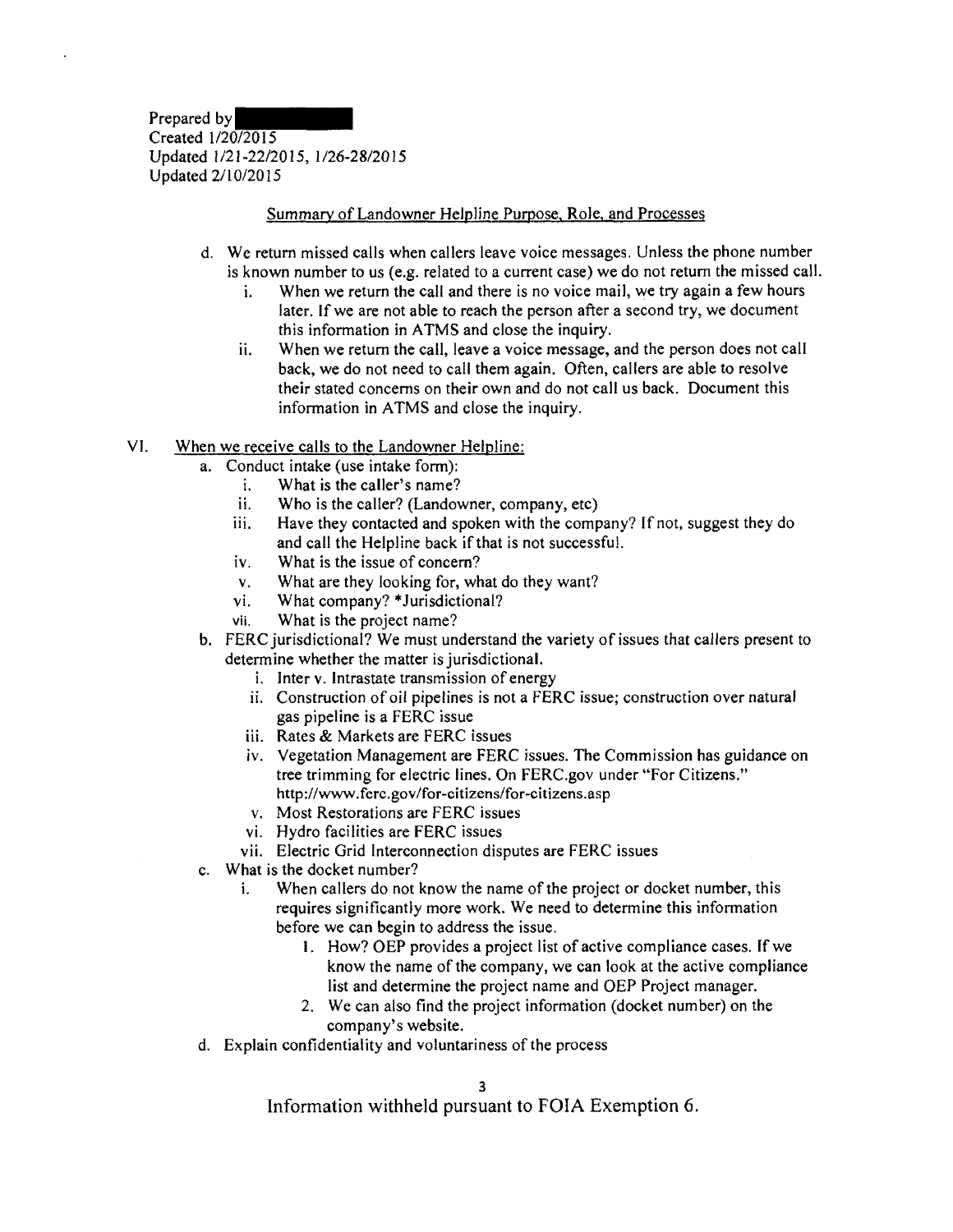Prepared by Created 1/20/2015 Updated 1/21-22/2015, l/26-28/2015 Updated 2/10/2015

### Summary of Landowner Helpline Purpose, Role, and Processes

- e. Explain Alternative Dispute Resolution
	- i. We provide a service. We are available to facilitate communication between parties and work toward a resolution of the issues in dispute.
	- ii. Dispute resolution: problem solving and decision making in the context of conflict.
- VII. What is not within the Commission's jurisdiction? Callers should contact their State PUCs.
	- a. Although sometimes jurisdictional lines are unclear, we must respect jurisdiction as best as we can.
	- b. The appropriate jurisdictional agency knows best how to deal with an issue within their jurisdiction.
	- c. The proper jurisdictional agency has the ability to enforce their regulations.
		- i. Retail electric bills
		- ii. Construction and operation of oil pipelines
		- iii. Fracking
		- iv. Construction of electric power lines
		- v. Electric distribution lines.

#### VIII. What to do after intake:

- a. If appropriate, contact the Project Manager in the Office of Energy Projects (PM).
	- i. If the landowner raises restoration concerns that may be a compliance issue.
	- ii. If the company is still in pre-filing and the landowner wants to speak with the project manager.
	- iii. If we have questions about the project and do not have a contact at the company.
- b. For Hydropower Concern: Forward to<br>mail:  $\sqrt{a}$ ferc.gov.  $\vert$ , extension: $\vert$ , e
	- ail:<br>i. The Hydro division prefe The Hydro division prefers to deal with hydro issues themselves. We write up the issues and refer the case to  $\blacksquare$ .  $\blacksquare$  will then have the appropriate person take the case.
	- ii. The folks in DHAC are good about contacting landowners directly, giving them relevant information, and answering their questions. Most often, the DHAC will handle the call/dispute and we don't hear from the landowner again. Sometimes, DHAC will refer a case back to us if they think ADR might be better suited for the issues.
	- iii. We explain to landowners that the hydro division likes to handle disputes and other issues themselves. I always get permission from the landowner to share their information with DHAC and haven't had any issue with that. Usually, I or someone from DHAC will close the loop with us when they resolve a matter we referred to them.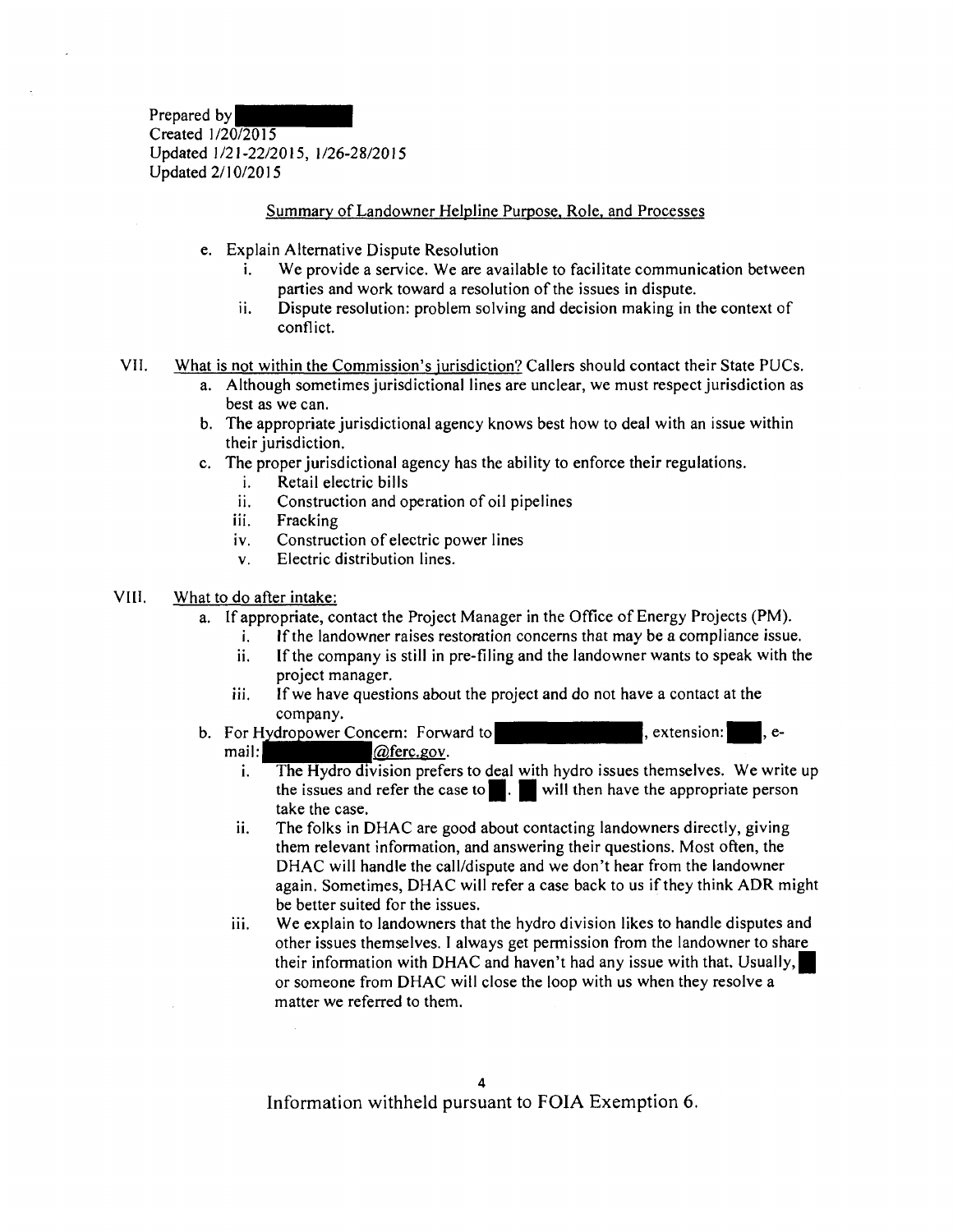Prepared by Created 1/20/2015 Updated 1/21-22/2015, 1/26-28/2015 Updated 2/l 0/20 I 5

### Summary of Landowner Helpline Purpose, Role, and Processes

- c. If appropriate, we provide assistance on how to access information, answer questions about the Commission's jurisdiction, or direct the called to an appropriate resource (in or outside of the Commission, depending on the question).
- d. If appropriate, we contact the company directly to open the lines of communication. We let the company know that the landowner contacted us, what issues they have raised, and ascertain whether the company is interested in pursuing an ADR process. Allow the company to give their perspective. Often, the company contact needs to perform research on their end.
	- i. We have found that contacting an attorney or land manager at the company (instead of the land agent) is most effective.
	- ii. Land agents move from one project to another project regularly.
	- iii. Many landowners say they deal with 4-5 different land agents over the course of a project.
- e. Make sure to ask both parties if they have said anything they do not want shared. Protecting confidentiality is crucial.
- f. Input the information gathered into the A TMS tracking system.
	- i. Follow the instructions provided and make sure to capture all necessary details.
	- ii. We update the ATMS tracking system as we go.
	- iii. The tracking system is a privileged and confidential system. It is a "Protected Dispute Resolution communication."
- IX. What if the issues are ripe for ADR/facilitated resolution?
	- a. If an interest exists, we can convene the parties and explain the ADR options available to them. We perform most of our ADR work over the phone.
	- b. During the convening session, we act as a guide, helps the parties understand the process, and get the process started.
	- c. Our role is to facilitate communication between the parties in dispute to explore interests and work toward a resolution. Dispute resolution is problem solving and decision making in the context of conflict.
- X. How to conduct an ADR process/facilitated resolution:
	- a. We perform ADR/facilitated resolution processes over the phone.
	- b. We talk with the parties on joint or private caucus calls to ensure that parties understand each other's concerns, remain focused on the problems, and generate options for resolution.
	- c. Just like in-person mediation, the mediator must abide by the same practitioner tools in telephonic ADR, such as "active listening," advanced planning for the ADR structure of the call to keep the conversation organized, and empathy if parties vent.
	- d. Listening actively becomes a fundamental ADR tool when parties are not face-to-face and cannot see non-verbal cues, such as facial expressions or body language. We must clarify parties' statements to understand their issues.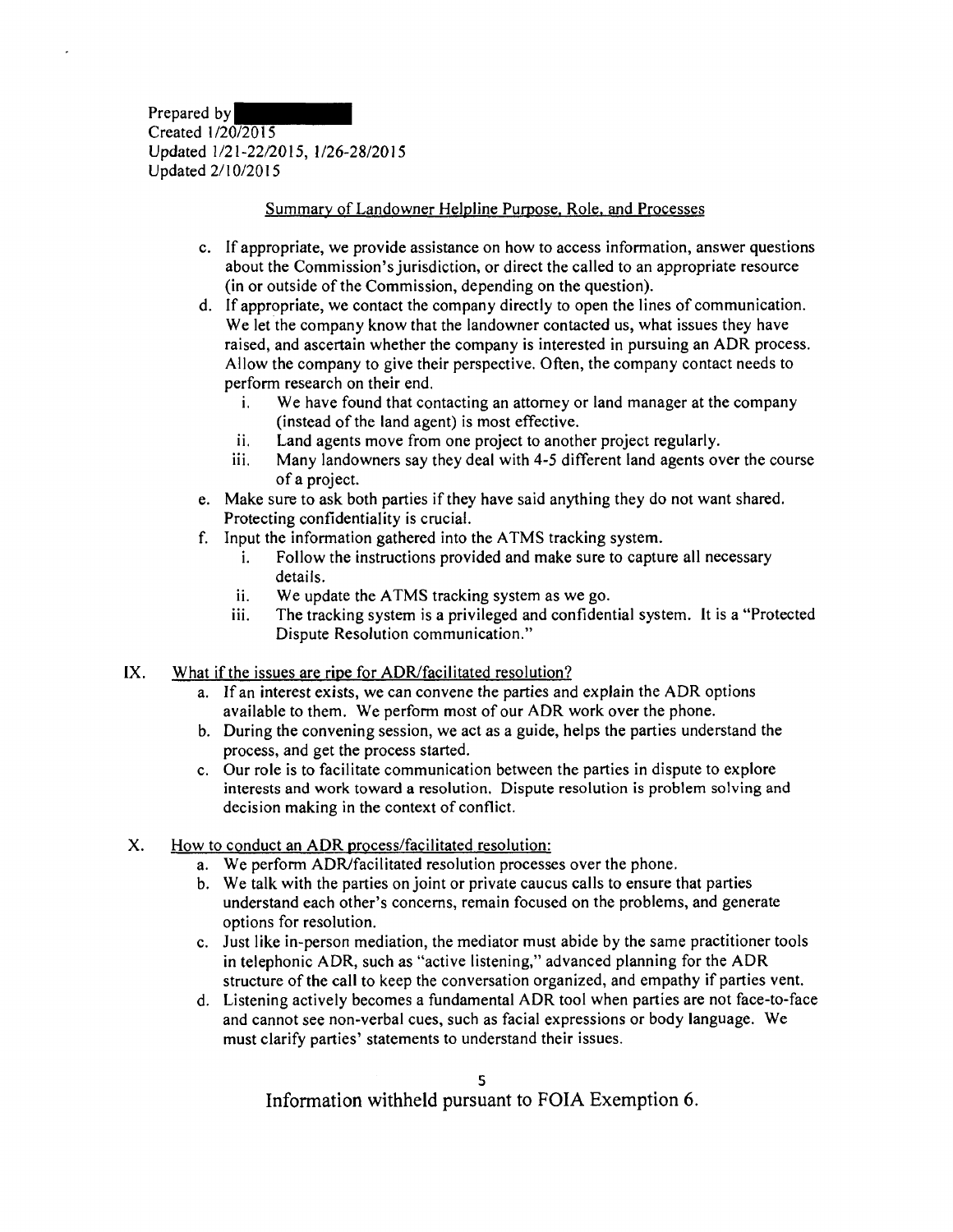Prepared by Created 1/20/2015 Updated 1/21-22/2015, 1/26-28/2015 Updated 2/10/2015

### Summary of Landowner Helpline Purpose. Role, and Processes

- e. We act thoughtfully and quickly, based on what is heard on the call, to neutralize any hostile statements or personal attacks made by a party on the other end of the line. We must be equipped to turn negative dialogue into more productive exchanges among the parties, the neutral, and others.
- XI. How do we classify ADR processes for Landowner Helpline cases? (Please refer to the Appendix to the Helpline Report)
	- a. In mediation, the neutral works with the parties to help them identify and understand interests, explore options, and achieve an agreement. This often involves a written agreement and compensation. Mediations usually take weeks, if not months, for the parties to come to an agreement.
	- b. In conciliation, the neutral opens the line of communication between parties to clarify misunderstandings and pave the way for the parties to resolve their dispute. This often involves an agreement in principle or agreement to do work in the future. Compensation does not have to occur.
- XII. When we complete an ADR process/facilitated resolution:
	- a. We send a survey (we will need to update this)
		- i. We have guidance on when to send a survey and how to track responses
		- ii. The survey asks parties about satisfaction in the process, time and money savings, and for general feedback.
	- b. Update the ATMS tracking system. Update comments.
	- c. Write up a neutral case summary of ADR case for the Landowner Helpline Report. i. Use CCAR Model. Examples in Helpline Report IX.
	- d. Was the matter "Environmental?"
		- i. Land restoration issues, erosion, vegetation management, air/noise quality?
- XIII. What is the purpose of the ATMS tracking system?
	- a. We regularly report on casework efforts for required reports such as the OMB-CEO report, Report to the President, Commission budget reports, and Landowner Helpline reports. We use the system to track our case information and then we analyze it for the reports.
	- b. Tracking allows us to maintain current information about a case, update as needed, and refer back to in the event that a case returns to us.
	- c. Tracking allows us to identify areas of improvement and areas of concern.
		- i. Sometimes we notice a large number of calls/disputes related to a particular project, land agent, or company. If this occurs, we bring this information to the attention of OEP, through the appropriate channels.
- XIV. What information do we track?
	- a. Receive training from (IT department) who will provide detailed information about the ATMS tracking system.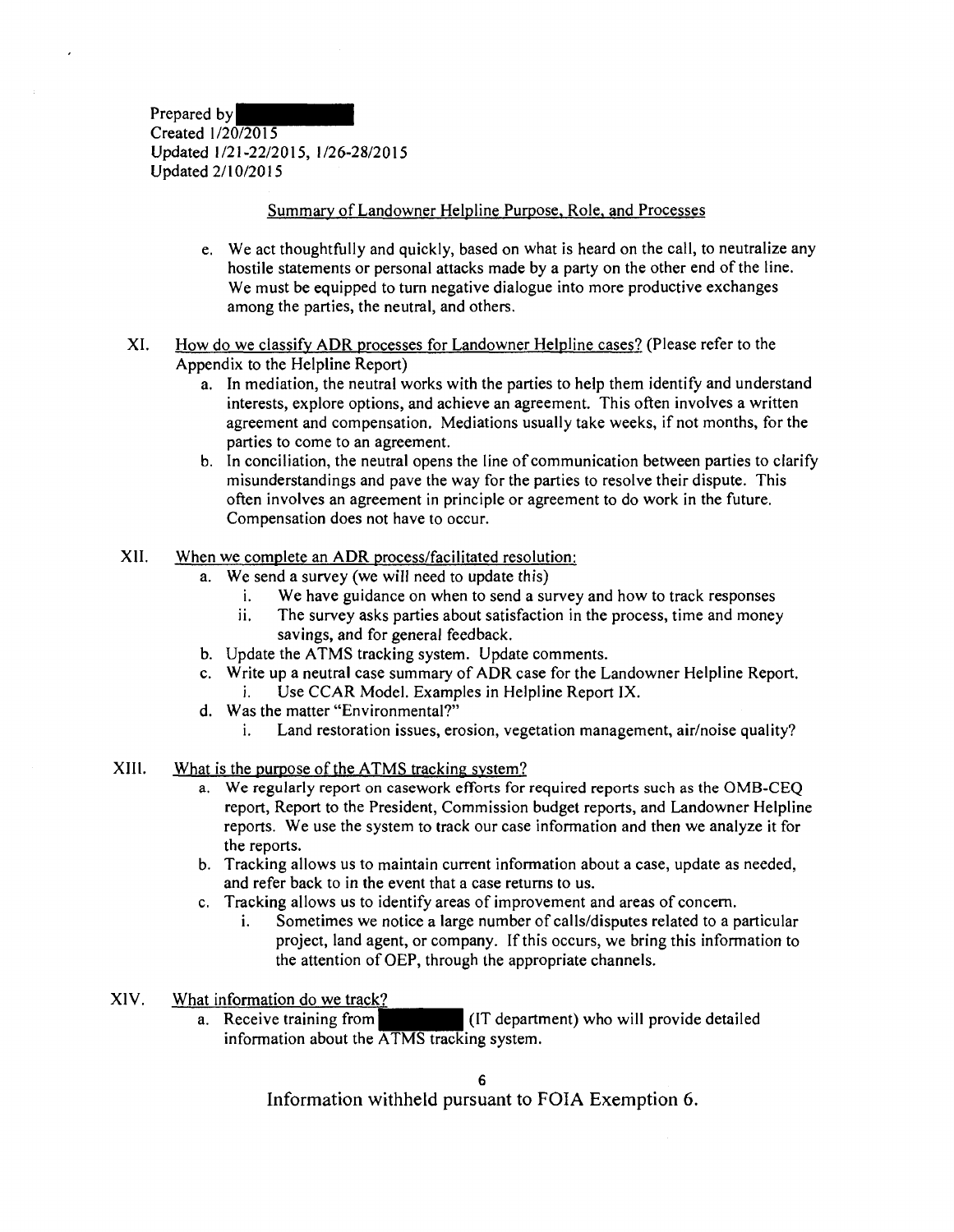Prepared by Created I /20/20 l *5*  Updated 1/21-22/2015, 1/26-28/2015 Updated 2/10/2015

### Summary of Landowner Helpline Pumose, Role, and Processes

- b. We also have guidance on relevant terms. We are updating the document to reflect the transition from the ACCESS database to A TMS.
- XV. What information do we report?
	- a. We report the total number of matters we address (ADR and inquiry).
	- b. We report the riumber and percent of matters by sector (gas, electric, oil, hydro).
	- c. We report the number and percent of matters by process used (conciliation, mediation, inquiry).
	- d. We report the number and percent of matters by outcome (ongoing, on hold, resolved, not resolved).
- XVI. What information from the casework do we use in reports?
	- a. In all the reports except the Helpline report, we use general information about the number and percentage of cases that were from a particular sector, the percentage of cases that fell under a certain process, and outcomes etc.
	- b. For the Helpline Report, we identify how many cases come from each company. This report is privileged and non-public. The report is only circulated to the Chairman, Commissioners, and Directors of Offices within the Commission.
		- 1. In the Appendix, we write up neutral summaries of the ADR cases we completed during that reporting period. These neutral write-ups follow the Challenge, Content, Action, Result (CCAR) Model.
- XVII. What information do we not use in reports?
	- a. We never identify landowner names or any other identifying information about the landowners or companies.
	- b. Except for the Landowner Helpline report, we never identify companies in other reports.
- **XVIII.** Majority of Complaints: See below for charts detailing these three themes (Prepared by DRS staff).
	- a. Quality of Life
	- b. Post-Construction Restoration
	- c. Compensation

### **Type of Concern:**

a. QUALITY OF LIFE RESPONSE CHART

| <b>Potential Issue</b><br><b>Construction</b><br><b>Phase Generally</b> | <sup>1</sup> Suggested Response |
|-------------------------------------------------------------------------|---------------------------------|
|-------------------------------------------------------------------------|---------------------------------|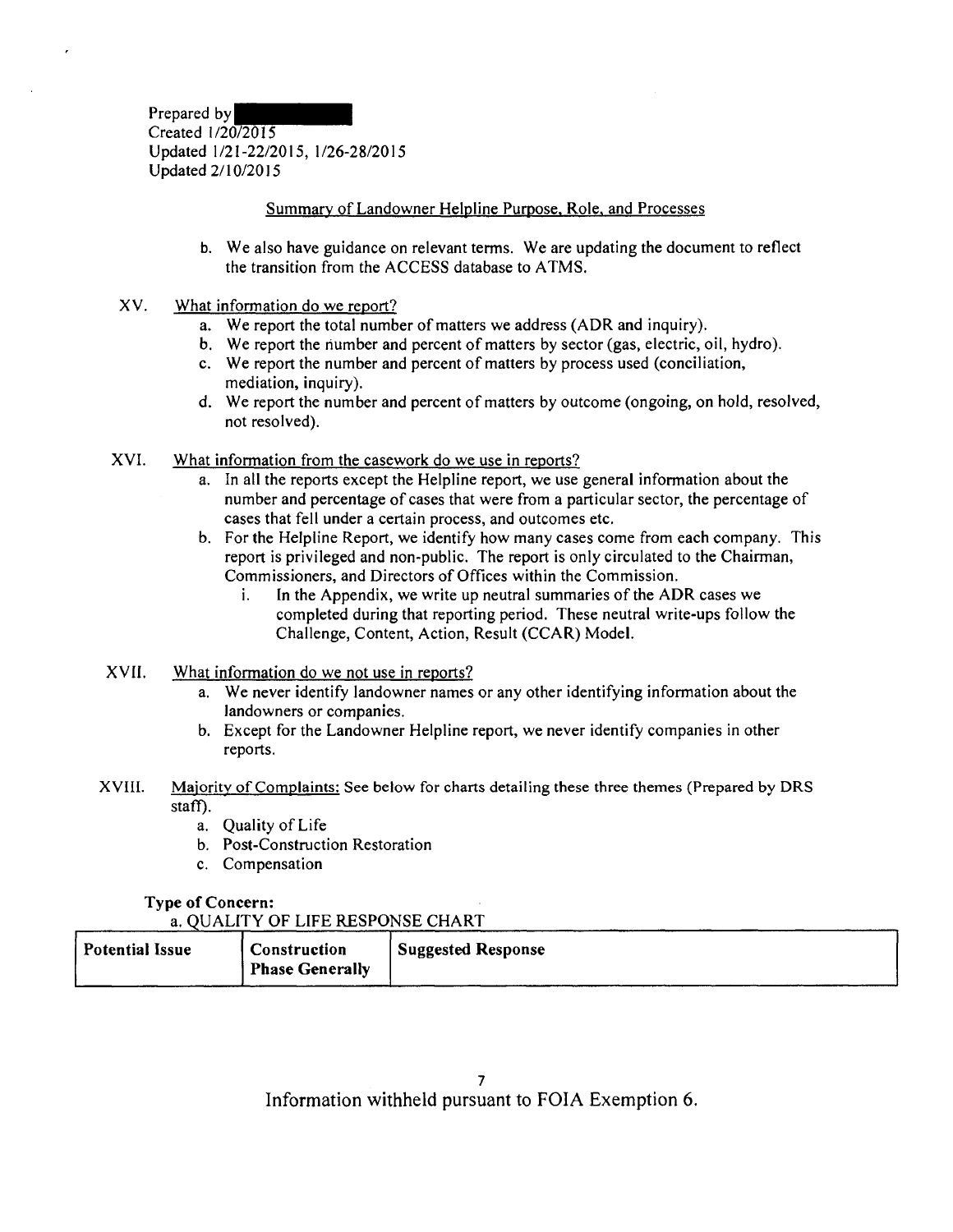Prepared by Created 1/20/2015 Updated 1/21-22/2015, 1/26-28/2015 Updated 2/10/2015

| Noise Concerns at<br>Compressor Station   | Throughout                          | Refer to Office of Energy Projects to determine if above 55 decibels;<br>could also try contacting company see if they have been<br>communicating with landowner                                                                                         |
|-------------------------------------------|-------------------------------------|----------------------------------------------------------------------------------------------------------------------------------------------------------------------------------------------------------------------------------------------------------|
| Scope of Easement<br>(Use)                | Throughout and<br>post-construction | Refer to the easement itself for restrictions; however, generally<br>speaking landowner may plant shrubs or anything else that does not<br>pose a safety concern such as a large structure or a tree with roots<br>(concern is roots will touch lines)   |
| Rights &<br>Responsibilities<br>(Protest) | Pre-construction                    | E-comment; E-library; intervener; "for citizens" link; and may even<br>open communication between landowner and company                                                                                                                                  |
| Rights &<br>Responsibilities<br>(General) | Before,<br>throughout, post         | "For Citizens" link; company in some instances required to provide<br>info                                                                                                                                                                               |
| Surface & Safety<br>Concerns              | Before,<br>throughout, post         | Refer to Pipeline Hazardous Materials and Safety Administration<br>(PHMSA)                                                                                                                                                                               |
| Regulation of Depth<br>and Width          | Throughout                          | Refer to PHMSA                                                                                                                                                                                                                                           |
| Surveying land                            | Before                              | May be an issue of trespass as the laws vary state to state                                                                                                                                                                                              |
| Protesting<br>Application                 | Before                              | E-comment; e-filing; mail to: Kimberly D. Bose, Secretary Federal<br>Energy Regulatory Commission, 888 1st Street, NE, Room 1A,<br>Washington, DC 20426<br>Also landowners may subscribe to E-subscription to receive filings on<br>the case such as NOA |

# Summary of Landowner Helpline Purpose, Role, and Processes

**Type of Concern:** 

### 1. POST-CONSTRUCTION RESTORATION RESPONSE CHART

| <b>Issue</b>             | <b>Phase Generally</b> | <b>Suggested Response</b>                                                                      |
|--------------------------|------------------------|------------------------------------------------------------------------------------------------|
| Re-Vegetation            | Post                   | Contact the company; contact Office of Energy Projects (OEP) for PM<br>to determine compliance |
| Monitoring Re-<br>growth | Post                   | 6699                                                                                           |
| Erosion                  | Post                   | 6655                                                                                           |

8